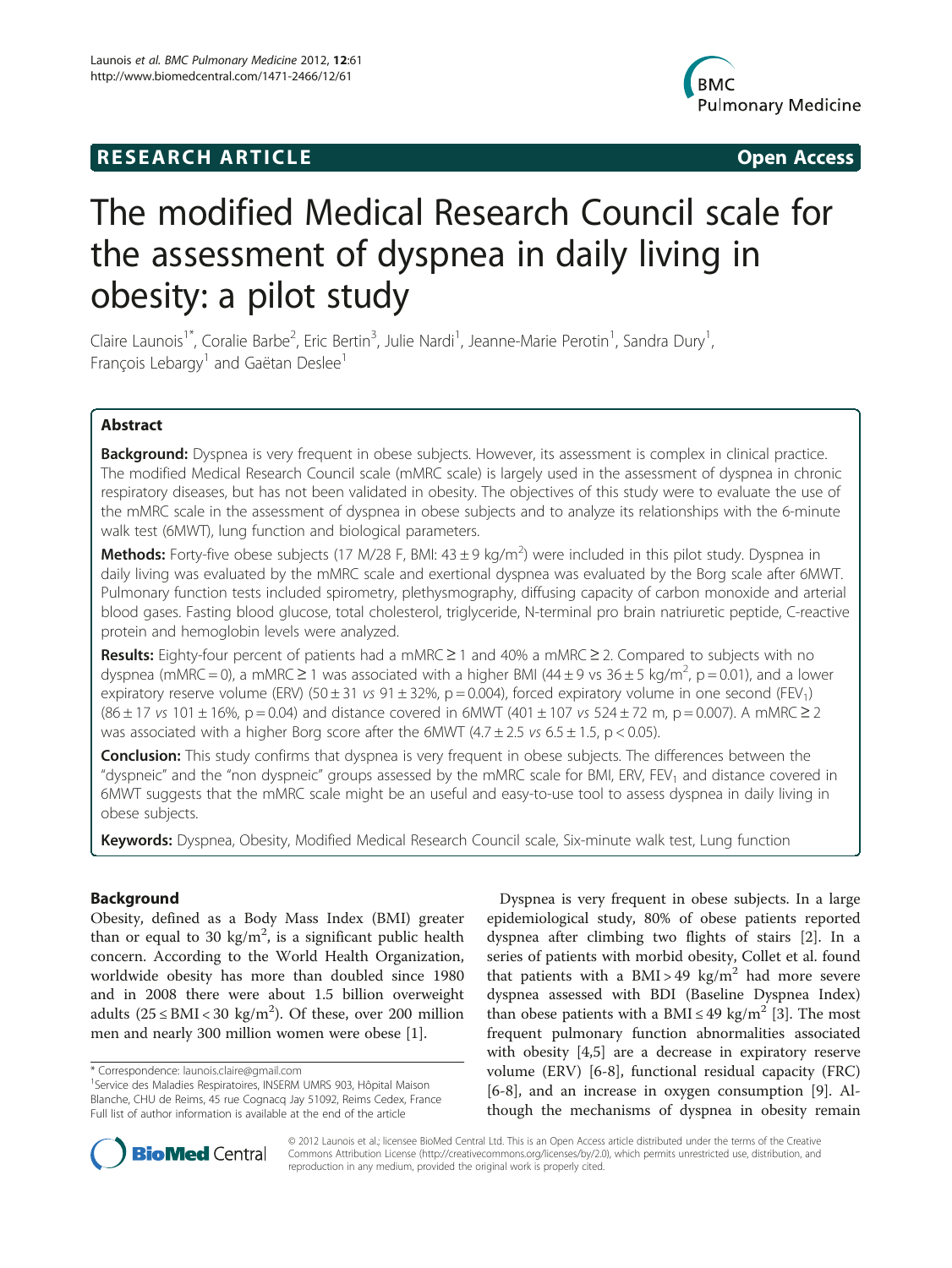unclear, it is moderately correlated with lung function [[3,10](#page-5-0)[-16](#page-6-0)]. Of note, type 2 diabetes [[17\]](#page-6-0), insulin resistance [[18\]](#page-6-0) and metabolic syndrome [\[19\]](#page-6-0) have been shown to be associated with reduced lung function in obesity. It must be pointed out that dyspnea is a complex subjective sensation which is difficult to assess in clinical practice. However, there is no specific scale to assess dyspnea in daily living in obesity. The modified Medical Research Council (mMRC) scale is the most commonly used validated scale to assess dyspnea in daily living in chronic respiratory diseases [\[20](#page-6-0)-[22](#page-6-0)] but has never been assessed in the context of obesity without a coexisting pulmonary disease.

The objectives of this pilot study were to evaluate the use of the mMRC scale in the assessment of dyspnea in obese subjects and to analyze its relationships with the 6-minute walk distance (6MWD), lung function and biological parameters.

# **Methods**

#### Patients

Adult obese patients from the Department of Nutrition of the University Hospital of Reims (France) were consecutively referred for a systematic respiratory evaluation without specific reason and considered for inclusion in this study. Inclusion criteria were a BMI  $\geq$  30 kg/m<sup>2</sup> and an age > 18 year-old. Exclusion criteria were a known coexisting pulmonary or neuromuscular disease or an inability to perform a 6MWT or pulmonary function testing. The study was approved by the Institutional Review Board (IRB) of the University Hospital of Reims, and patient consent was waived.

# Methods

# Clinical characteristics and mMRC scale

Demographic data (age, sex), BMI, comorbidities, treatments and smoking status were systematically recorded. Dyspnea in daily living was evaluated by the mMRC scale which consists in five statements that describe almost the entire range of dyspnea from none (Grade 0) to almost complete incapacity (Grade 4) (Table 1).

#### Six-minute walk test

The 6MWT was performed using the methodology specified by the American Thoracic Society (ATS-2002) [[23\]](#page-6-0). The patients were instructed that the objective was to walk as far as possible during 6 minutes. The 6MWT was performed in a flat, long, covered corridor which was 30 meters long, meter-by-meter marked. Heart rate, oxygen saturation and modified Borg scale assessing subjectively the degree of dyspnea graded from 0 to 10, were collected at the beginning and at the end of the 6MWT. When the test was finished, the distance covered was calculated.

Table 1 The modified Medical Research Council (mMRC) scale

| Grade   | <b>Description of Breathlessness</b>                                                                                                                              |
|---------|-------------------------------------------------------------------------------------------------------------------------------------------------------------------|
| Grade 0 | I only get breathless with strenuous exercise                                                                                                                     |
| Grade 1 | I get short of breath when hurrying on level<br>ground or walking up a slight hill                                                                                |
| Grade 2 | On level ground, I walk slower than people of the<br>same age because of breathlessness, or I have to stop<br>for breath when walking at my own pace on the level |
| Grade 3 | I stop for breath after walking about 100 yards or<br>after a few minutes on level ground                                                                         |
| Grade 4 | Lam too breathless to leave the house or<br>I am breathless when dressing                                                                                         |

# Pulmonary function tests

Pulmonary function tests (PFTs) included forced expiratory volume in one second  $(FEV<sub>1</sub>)$ , vital capacity (VC), forced vital capacity (FCV),  $FEV<sub>1</sub>/VC$ , functional residual capacity (FRC), expiratory reserve volume (ERV), residual volume (RV), total lung capacity (TLC) and carbon monoxide diffusing capacity of the lung (DLCO) (BodyBox 5500 Medisoft Sorinnes, Belgium). Results were expressed as the percentage of predicted values [[24\]](#page-6-0). Arterial blood gases were measured in the morning in a sitting position.

# Biological parameters

After 12 hours of fasting, blood glucose, glycated hemoglobin (HbAIc), total cholesterol, triglyceride, Nterminal pro brain natriuretic peptide (NT-pro BNP), Creactive protein (CRP) and hemoglobin levels were measured.

# Statistical analysis

Quantitative variables are described as mean ± standard deviation (SD) and qualitative variables as number and percentage. Patients were separated in two groups according to their dyspnea:  $mMRC = 0$  (no dyspnea in daily living) and mMRC  $\geq$  1 (dyspnea in daily living, ie at least short of breath when hurrying on level ground or walking up a slight hill).

Factors associated with mMRC scale were studied using Wilcoxon, Chi-square or Fisher exact tests. Factors associated with Borg scale were studied using Wilcoxon tests or Pearson's correlation coefficients. A p value < 0.05 was considered statistically significant. All analysis were performed using SAS version 9.0 (SAS Inc, Cary, NC, USA).

# Results and discussion

#### Demographic characteristics

Fifty four consecutive patients with a BMI  $\geq$  30 kg/m<sup>2</sup> were considered for inclusion. Of these, 9 patients were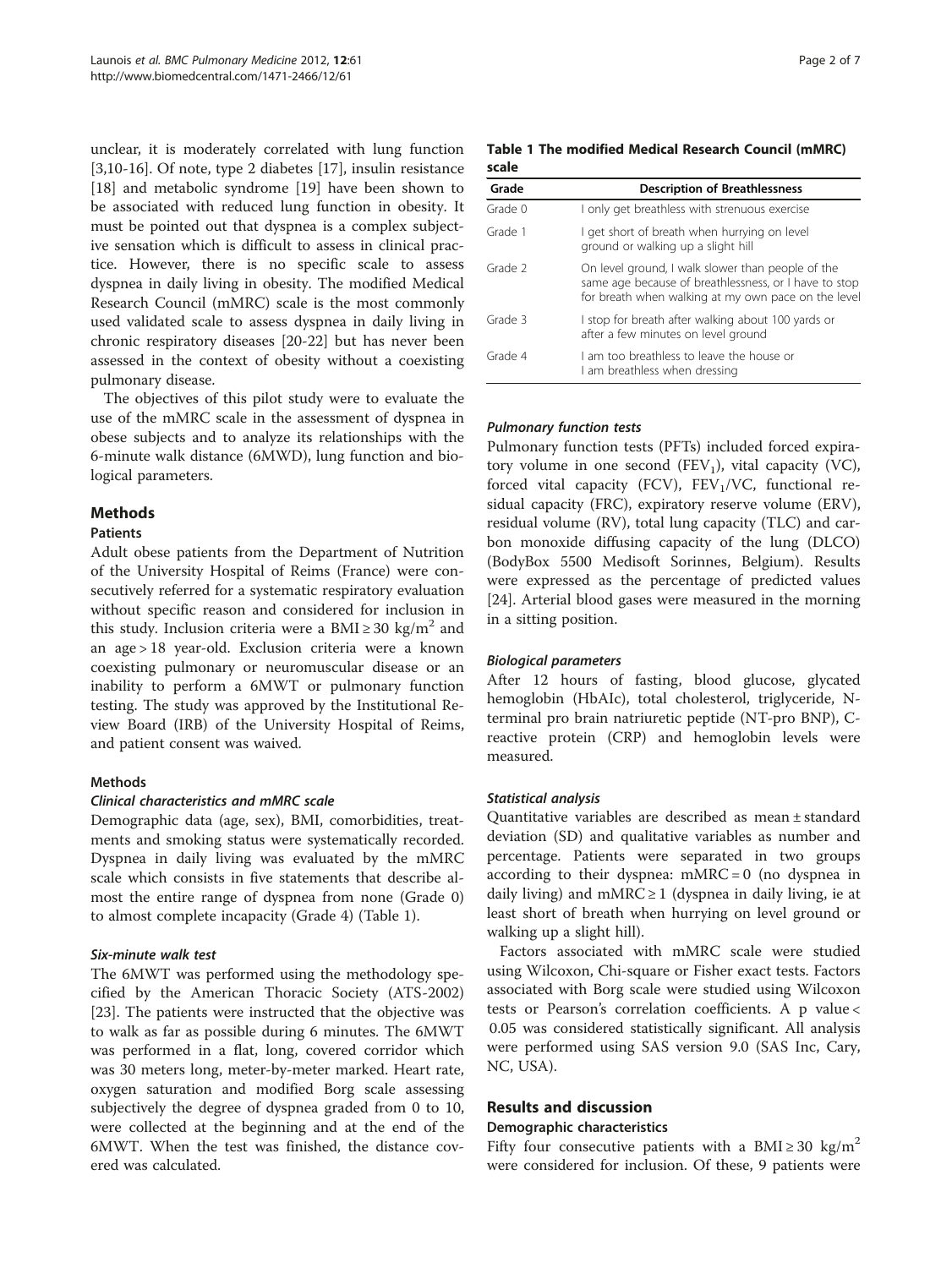<span id="page-2-0"></span>excluded because of an inability to perform the 6MWT related to an osteoarticular disorder  $(n = 2)$  or because of a diagnosed respiratory disease ( $n = 7$ ; 5 asthma, 1 hypersensitivity pneumonia and 1 right pleural effusion).

Results of 45 patients were considered in the final analysis. Demographic characteristics of the patients are presented in Table 2. Mean BMI was  $43 \pm 9$  kg/m<sup>2</sup>, with 55% of the patients presenting an extreme obesity (BMI ≥ 40 kg/m<sup>2</sup>, grade 3). Regarding smoking status, 56% of patients were never smokers and 11% were current smokers. The main comorbidities were hypertension (53%), dyslipidemia (40%) and diabetes (36%). Severe obstructive sleep apnea syndrome was present in 16 patients (43%).

#### Dyspnea assessment by the mMRC scale and 6MWT

Results of dyspnea assessment are presented in Table 3. Dyspnea symptom assessed by the mMRC scale was very frequent in obese subjects with 84% ( $n = 38$ ) of patients with a mMRC scale  $\geq 1$  and 40% (n = 18) of patients with a mMRC scale  $\geq$  2 (29% mMRC = 2, 9% mMRC = 3 and  $2\%$  mMRC = 4).

The mean distance covered in 6MWT was  $420 \pm 112$  m. Sixteen percent of patients had a decrease > 4% of SpO2 during the 6MWT and one patient had a SpO2 < 90% at the end of the 6MWT (Table 4). The dyspnea sensation at rest was very slight (Borg =  $1 \pm 1.5$ ) but severe after exertion  $(Borg = 5.4 \pm 2.4)$ . Fifty-three percent of patients exhibited a Borg scale  $\geq 5$  after the 6MWT which is considered as severe exertional

Table 2 Clinical characteristics of the 45 adult obese patients

|                                                   | Total $(n=45)$ |
|---------------------------------------------------|----------------|
| Age                                               | $51 \pm 11$    |
| Sex $(M/F)$                                       | 17/28          |
| <b>BMI</b> ( $kg/m2$ )                            | $43 + 9$       |
| $30 \leq BMI < 35$ (kg/m <sup>2</sup> ) (grade 1) | 7 (16%)        |
| $35 \leq BMI < 40$ (kg/m <sup>2</sup> ) (grade 2) | 13 (29%)       |
| $\geq$ 40 (kg/m <sup>2</sup> ) (grade 3)          | 25 (55%)       |
| <b>Smoking history</b>                            |                |
| Current                                           | 5 (11%)        |
| Previous                                          | 15 (33%)       |
| Never                                             | 25 (56%)       |
| Pack-years                                        | $10 \pm 17$    |
| <b>Comorbidities</b>                              |                |
| Hypertension                                      | 24 (53%)       |
| <b>Diabetes</b>                                   | 16 (36%)       |
| Dyslipidemia                                      | 18 (40%)       |
| Apnea/hypopnea index scores $(n/h)$ $(n = 35)$    | $78 + 20$      |

Data are expressed as mean  $\pm$  SD or number (%).

#### Table 3 Dyspnea assessment of the 45 adult obese patients

|                                | Total $(n=45)$ |
|--------------------------------|----------------|
| mMRC scale (0-4)               | $1.4 \pm 0.9$  |
| mMRC scale $\geq$ 1            | 38 (84%)       |
| mMRC scale $\geq$ 2            | 18 (40%)       |
| Borg scale at rest (1-10)      | $1 \pm 1.5$    |
| Borg scale at rest $\geq 1$    | 25 (56%)       |
| Borg scale after 6MWT (1-10)   | $5.4 \pm 2.4$  |
| Borg scale after $6MWT \geq 5$ | 24 (53%)       |

Data are expressed as mean  $\pm$  SD or number (%).

mMRC: modified Medical Research Council, 6MWT: six-minute walk test.

dyspnea. No complication occurred during the 6MWT. Subjects with a mMRC score  $\geq 2$  had a higher Borg score after the 6MWT than subjects with a mMRC score < 2  $(6.5 \pm 1.5 \text{ vs } 4.7 \pm 2.5, \text{ p} < 0.05).$ 

# Table 4 Functional characteristics of the 45 adult obese patients

|                                 | Total $(n = 45)$ |
|---------------------------------|------------------|
| Spirometry $(n = 45)$           |                  |
| $FEV1$ % pred                   | $88 \pm 18$      |
| VC,% pred                       | $92 \pm 20$      |
| $FEV_1 < 80\%$                  | 13 (29%)         |
| FEV <sub>1</sub> /VC            | $0.77 \pm 0.10$  |
| FEV <sub>1</sub> /VC < 0.7      | 5 (11%)          |
| Plethysmography $(n = 38)$      |                  |
| FRC,% pred                      | $94 \pm 23$      |
| ERV,% pred                      | $56 \pm 34$      |
| TLC,% pred                      | $98 \pm 17$      |
| TLC < 80%                       | 5 (13%)          |
| DLCO,% pred                     | $83 \pm 18$      |
| DLCO < 70%                      | 10 (26%)         |
| Arterial blood gases $(n = 43)$ |                  |
| pH                              | $7.42 \pm 0.03$  |
| PaO2 (mmHg)                     | $90 \pm 16$      |
| $PaO2 \leq 70$ mmHq             | $0(0\%)$         |
| PaCO2 (mmHg)                    | $39 + 4$         |
| $PaCO2 > 45$ mmHq               | $0(0\%)$         |
| Walking test $(n = 45)$         |                  |
| 6-minute walk distance (m)      | $420 \pm 112$    |
| SpO2 at rest (%)                | $97 + 2$         |
| SpO2 after 6MWT (%)             | $95 \pm 2$       |
| Decrease > 4% of SpO2           | 7(16%)           |
| SpO2 after 6MWT < 90%           | 1(2%)            |

Data are expressed as mean  $\pm$  SD or number (%).

 $FEV<sub>1</sub>$ : expiratory volume in one second, VC: vital capacity, FRC: functional residual capacity, ERV: expiratory reserve volume, TLC: total lung capacity, DLCO: carbon monoxide diffusing capacity of the lung, pred: predicted value, 6MWT: six-minute walk test.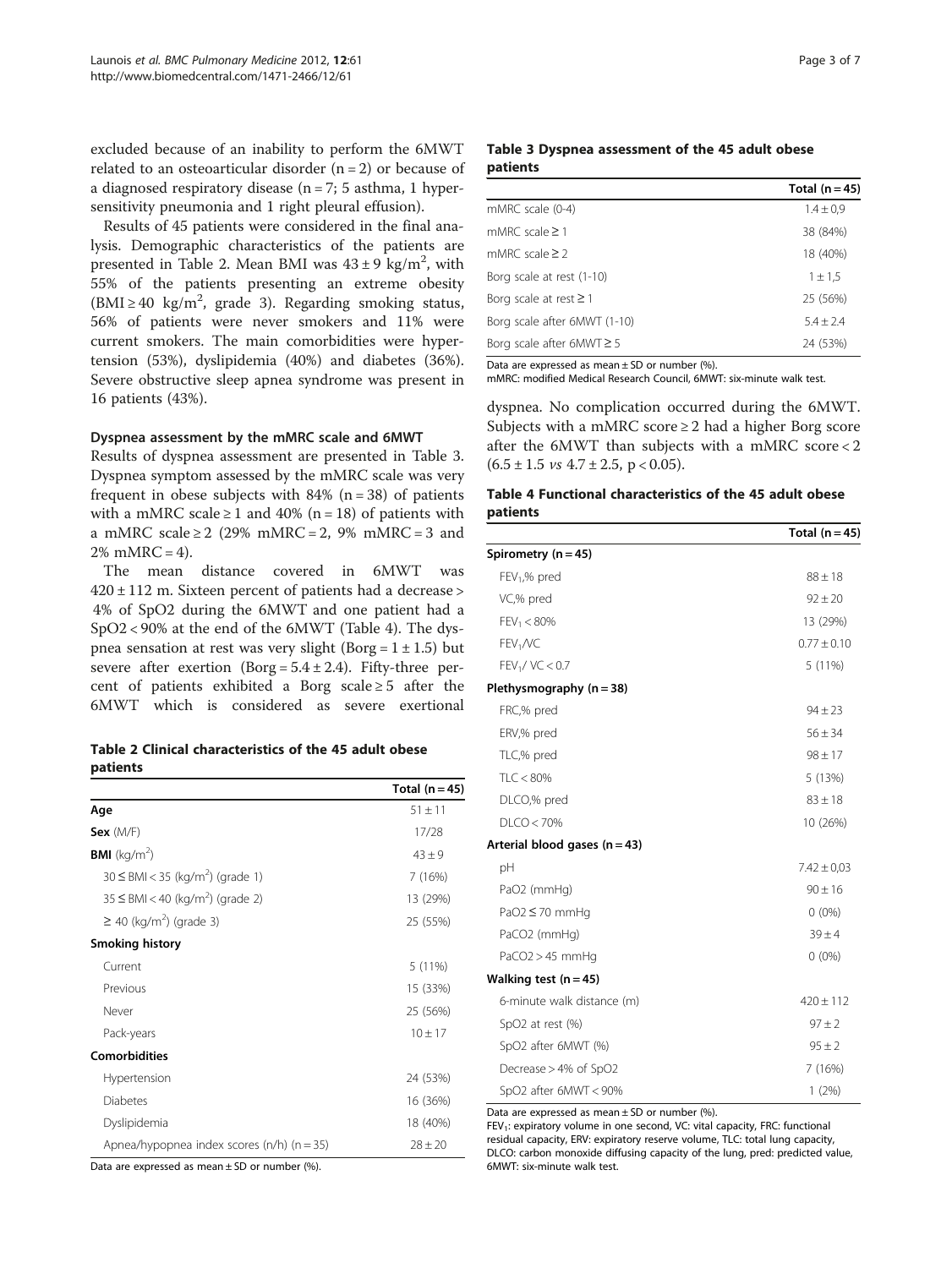#### Lung function tests

Results of spirometry, plethysmography and arterial blood gases are shown in Table [4](#page-2-0). Overall, the PFTs results remained in the normal range for most of the patients, except for ERV predicted values which were lower (ERV = 56 ± 34%). There were an obstructive ventilatory disorder defined by a  $FEV<sub>1</sub>/VC < 0.7$  in 5 patients (11%) with 5 patients (13%) exhibiting a mMRC  $\geq$  1, a restrictive ventilatory disorder defined by a TLC < 80% in 5 patients (13%) with 5 patients (16%) exhibiting a mMRC  $\geq$  1, and a decrease in alveolar diffusion defined by DLCO < 70% in 10 patients (26%) with 9 patients (28%) exhibiting a mMRC ≥ 1. Arterial blood gases at rest were in the normal range with no hypoxemia < 70 mmHg and no significant hypercapnia > 45 mmHg.

#### Biological parameters

Fifteen percent  $(n = 7)$  of patients presented anemia. All patients had a hemoglobin level  $\geq$  11 g/dL. Mean NT pro-BNP was  $117 \pm 285$  pg/mL. Four patients (10%) had a pro-BNP > 300 pg/mL.Forty-five percent of patients had a fasting glucose level > 7 mmol/L,  $51\%$  a Hba1c > 6%, 29% a triglyceride level  $\geq$  1.7 mmol/L, 35% a total cholesterol level  $> 5.2$  mmol/L and 31% a CRP level  $> 10$  mg/L.

#### Relationships between the mMRC scale and clinical characteristics, PFTs and biological parameters

The comparisons between the mMRC scale and demographic, lung functional and biological parameters are shown in Table 5. Subjects in the mMRC  $\geq 1$  group had a higher BMI  $(p = 0.01)$  (Figure [1A\)](#page-4-0), lower ERV ( $p < 0.005$ ) (Figure [1B\)](#page-4-0),  $FEV<sub>1</sub>$  ( $p < 0.05$ ), covered distance in 6MWT ( $p < 0.01$ ) (Figure [1C](#page-4-0)) and Hb level ( $p < 0.05$ ) than subjects in the  $mMRC = 0$  group. Of note, there was no association between the mMRC scale and age, sex, smoking history, arterial blood gases, metabolic parameters and the apnea/hypopnea index.

The relationships between the Borg scale after 6MWT and demographic, lung functional and biological parameters were also analysed. The Borg score after 6MWT was correlated with a higher BMI (correlation coefficient = +0.44,  $p < 0.005$ ) and a lower  $FEV_1$  (correlation coefficient =  $-0.33$ , p < 0.05). No relationship was found between the Borg score after 6MWT and ERV or hemoglobin level. The Borg score after 6MWT was correlated with a higher fasting glucose (correlation coefficient =  $+0.46$ , p < 0.005) whereas this parameter was not associated with the mMRC scale (data not shown). We found no statistically different change in Borg scale ratings of dyspnea from rest to the end of the 6MWT between the two groups  $(p = 0.39)$ .

In this study, 45 consecutive obese subjects were specifically assessed for dyspnea in daily living using the mMRC scale. Our study confirms the high prevalence of

|                                                 | Table 5 Comparisons of patients with $mMRC = 0$ and      |
|-------------------------------------------------|----------------------------------------------------------|
| patients with $mMRC \geq 1$ concerning clinical |                                                          |
|                                                 | characteristics, lung function and biological parameters |

| naraccenses, rang ranceion and biological parameter |                   |                      |  |
|-----------------------------------------------------|-------------------|----------------------|--|
|                                                     | $MRC = 0 (n = 7)$ | $MRC \ge 1$ (n = 38) |  |
| Demographic characteristics                         |                   |                      |  |
| Age                                                 | $50 \pm 10$       | $51 \pm 11$          |  |
| Sex (M/F)                                           | 4/3               | 13/25                |  |
| BMI ( $kg/m2$ )                                     | $36 \pm 5$        | $44 \pm 9*$          |  |
| <b>Smoking history</b>                              |                   |                      |  |
| Pack-years                                          | $10 \pm 16$       | $10 \pm 17$          |  |
| <b>PFTs</b>                                         |                   |                      |  |
| $FEV1$ % pred                                       | $101 \pm 16$      | $86 \pm 17*$         |  |
| VC,% pred                                           | $103 \pm 15$      | $90 \pm 20$          |  |
| FEV <sub>1</sub> /VC                                | $0.78 \pm 0.05$   | $0.77 \pm 0.11$      |  |
| FRC,% pred                                          | $100 \pm 16$      | $91 \pm 25$          |  |
| ERV,% pred                                          | $91 \pm 32$       | $50 \pm 31***$       |  |
| TLC,% pred                                          | $101 \pm 11$      | $97 + 17$            |  |
| DLCO,% pred                                         | $86 \pm 18$       | $83 \pm 19$          |  |
| Arterial blood gases                                |                   |                      |  |
| PaO2 (mmHg)                                         | $99 \pm 24$       | $88 \pm 14$          |  |
| PaCO2 (mmHg)                                        | $39 \pm 4$        | $39 \pm 4$           |  |
| 6-minute walk test                                  |                   |                      |  |
| 6-minute walk distance (m)                          | $524 \pm 72$      | $401 \pm 107$ **     |  |
| SpO2 at rest (%)                                    | $98 \pm 2$        | $97 \pm 2$           |  |
| SpO2 after exertion (%)                             | $94 \pm 2$        | $96 \pm 2$           |  |
| Borg score at res                                   | $0.1 \pm 0.4$     | $1.1 \pm 1.6$        |  |
| Borg score after 6MWT                               | $3.9 \pm 3$       | $5.7 \pm 2.1$        |  |
| <b>Biological parameters</b>                        |                   |                      |  |
| Hemoglobin (g/dL)                                   | $14.8 \pm 1.3$    | $13.7 \pm 1.5*$      |  |
| NT pro-BNP (pg/mL)                                  | $97 \pm 199$      | $121 \pm 301$        |  |
| $CRP$ (mg/L)                                        | 5 ± 4.9           | $9.1 \pm 7.4$        |  |
| Triglyceride (mmol/L)                               | $1.9 \pm 0.9$     | $1.5 \pm 0.8$        |  |
| Total cholesterol (mmol/L)                          | $5.4 \pm 1$       | $4.7 \pm 1$          |  |
| Fasting glucose (mmol/L)                            | $5.3 \pm 0.8$     | $7.8 \pm 3.3$        |  |
| Hba1c (%)                                           | $5.7 \pm 0.6$     | $6.8 \pm 1.6$        |  |

Data are expressed as number (%) or mean  $\pm$  SD; \*p value < 0.05, \*\*p value < 0.01. FEV<sub>1</sub>: expiratory volume in one second, pred: predicted value, VC: vital capacity, FRC: functional residual capacity, ERV: expiratory reserve volume, TLC: total lung capacity, DLCO: carbon monoxide diffusing capacity of the lung, NT pro-BNP: N-terminal pro brain natriuretic peptide, CRP: serum C reactive protein, HbA1c: glycated hemoglobin.

Normal biological parameters values were based on the normal values for our laboratory: fasting glucose: 3.3 to 6.1 mmol/L; HbA1c: 4 to 6%; total cholesterol: 3 to 5.2 mmol/L; triglycerides: 0.3 to 1.7 mmol/L; NT-pro BNP < 300 pg/mL; CRP < 10 mg/L. Anemia was defined as hemoglobin level < 13 g/dL in men and 12 g/dL in women.

dyspnea in daily living in obese subjects [[2\]](#page-5-0) with 84% of patients exhibiting a mMRC scale  $\geq 1$  and 40% a mMRC scale  $\geq$  2. Interestingly, the presence of dyspnea in daily living (mMRC  $\geq$  1) was associated with a higher BMI and a lower ERV,  $FEV_1$ , distance covered in  $6MWT$  and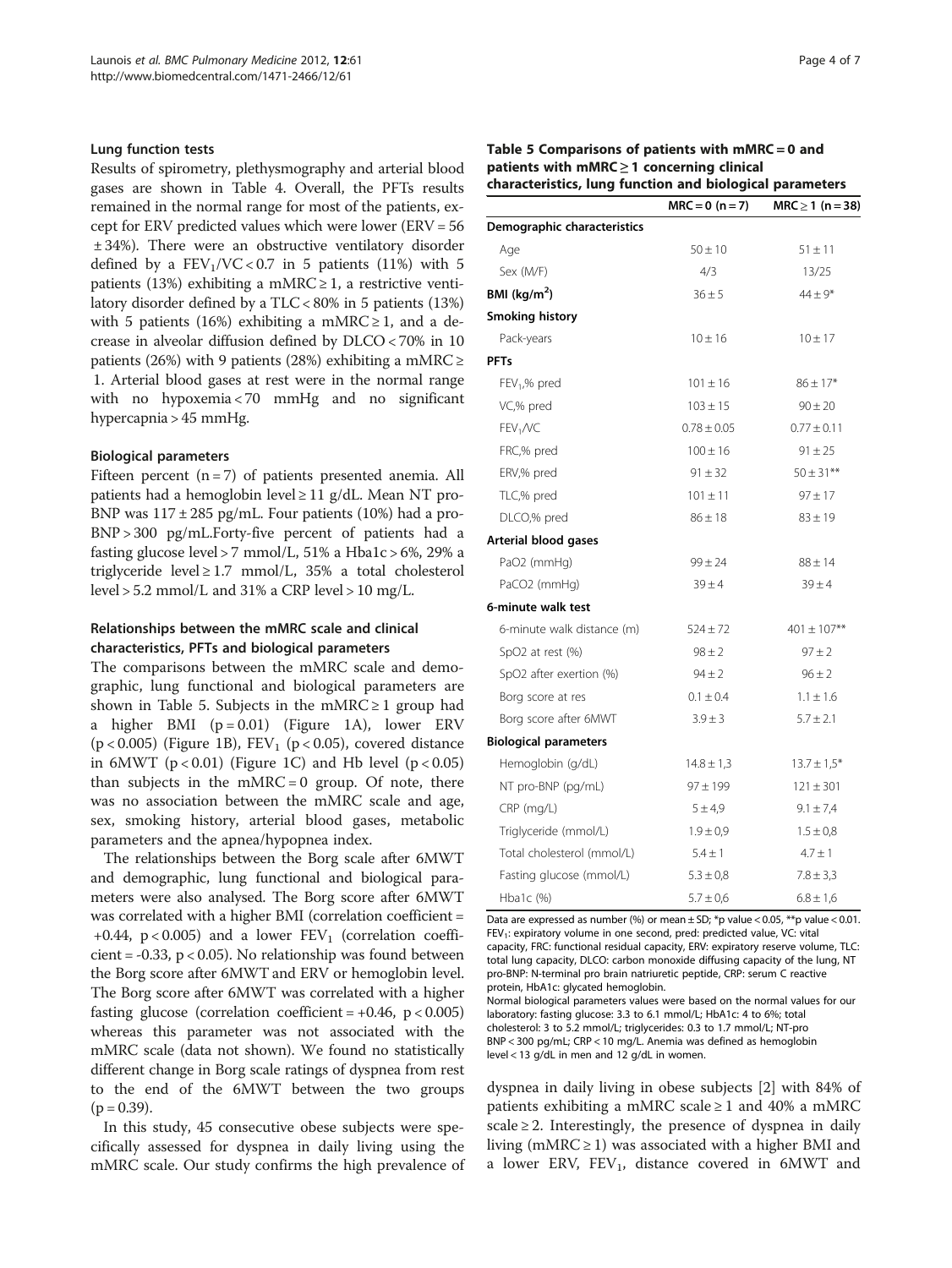<span id="page-4-0"></span>

hemoglobin level. Furthermore, a mMRC score  $\geq 2$  in obese subjects was associated with a higher Borg score after the 6MWT (data not shown).

The assessment of dyspnea in clinical practice is difficult. Regarding the mMRC scale, two versions of this scale have been used, one with 5 grades [\[20\]](#page-6-0) as used in this study and an other with 6 grades [\[25](#page-6-0)] leading to some confusion. Other scales have been also used to assess dyspnea [[26](#page-6-0)]. Collet at al. [\[3](#page-5-0)], Ofir et al. [\[11](#page-5-0)] and El-Gamal [[27](#page-6-0)] et al provided some evidence to support the use of the BDI, Oxygen cost diaphragm (OCD) and Chronic Respiratory Disease Questionnaire (CRQ) to evaluate dyspnea in obesity. El-Gamal et al [\[27](#page-6-0)] demonstated the responsiveness of the CRQ in obesity as they did measurements before and after gastroplaty-induced weight loss within the same subjects. The Baseline Dyspnea Index (BDI) uses five grades (0 to 4) for 3 categories, functional impairment, magnitude of task and magnitude of effort with a total score from 0 to 12 [\[28\]](#page-6-0). The University of California San Diego Shortness of Breath Questionnaire comprises 24 items assessing dyspnea over the previous week [\[29\]](#page-6-0). It must be pointed out that these scores are much more time consuming than the mMRC scale and are difficult to apply in clinical practice.

To our knowledge, the mMRC scale has not been investigated in the assessment of dyspnea in daily living in obese subjects without a coexisting pulmonary disease. The mMRC scale is an unidimensional scale related to activities of daily living which is widely used and well correlated with quality of life in chronic respiratory diseases [[20](#page-6-0)] such as chronic obstructive pulmonary disease (COPD) [\[21](#page-6-0)] or idiopathic pulmonary fibrosis [\[22](#page-6-0)]. The mMRC scale is easy-to-use and not time consuming, based on five statements describing almost the entire range of dyspnea in daily living. Our study provides evidence for the use of the mMRC scale in the assessment of dyspnea in daily living in obese subjects. Firstly, as expected, our results demonstrate an association between the mMRC scale and the BMI in the comparison between "dyspneic" and "non

dyspneic" groups. Secondly, in our between-group comparisons, the mMRC scale was associated with pulmonary functional parameters (lower ERV,  $FEV<sub>1</sub>$  and distance walked in 6MWT) which might be involved in dyspnea in obesity. The reduction in ERV is the most frequent functional respiratory abnormality reported in obesity [\[6](#page-5-0)-[8\]](#page-5-0). This decrease is correlated exponentially with BMI and is mainly due to the effect of the abdominal contents on diaphragm position [\[30\]](#page-6-0). While the  $FEV<sub>1</sub>$  might be slightly reduced in patients with severe obesity, the  $FEV<sub>1</sub>/VC$  is preserved as seen in our study [[31\]](#page-6-0). The determination of the walking distance and the Borg scale using the 6MWT is known to be a simple method to assess the limitations of exercise capacity in chronic respiratory diseases [[23\]](#page-6-0). Two studies have shown a good reproducibility of this test [\[32,33\]](#page-6-0) but did not investigate the relationships between the 6MWD and dyspnea in daily living. Our study confirms the feasibility of the 6MWD in clinical practice in obesity and demonstrates an association between covered distance in 6MWT and the presence or the absence of dyspnea in daily living assessed by the mMRC scale. It must be pointed out that the 6MWT is not a standardized exercise stimulus. Exercise testing using cycloergometer or the shuttle walking test could be of interest to determine the relationships between the mMRC scale and a standardize exercise stimulus. In our between-group comparisons, BMI and  $FEV<sub>1</sub>$  were associated with the mMRC scale and correlated with the Borg scale after 6MWT. Surprisingly, the ERV was associated with the mMRC scale but not with the Borg scale. Moreover, the fasting glucose was correlated with the Borg scale after 6MWT but not associated with the mMRC scale. Whether these differences are due to a differential involvement of these parameters in dyspnea in daily living and at exercise, or simply related to a low sample size remains to be evaluated.

As type 2 diabetes, insulin resistance, metabolic syndrome [[17-19](#page-6-0)], anemia and cardiac insufficiency have been shown to be associated with lung function and/or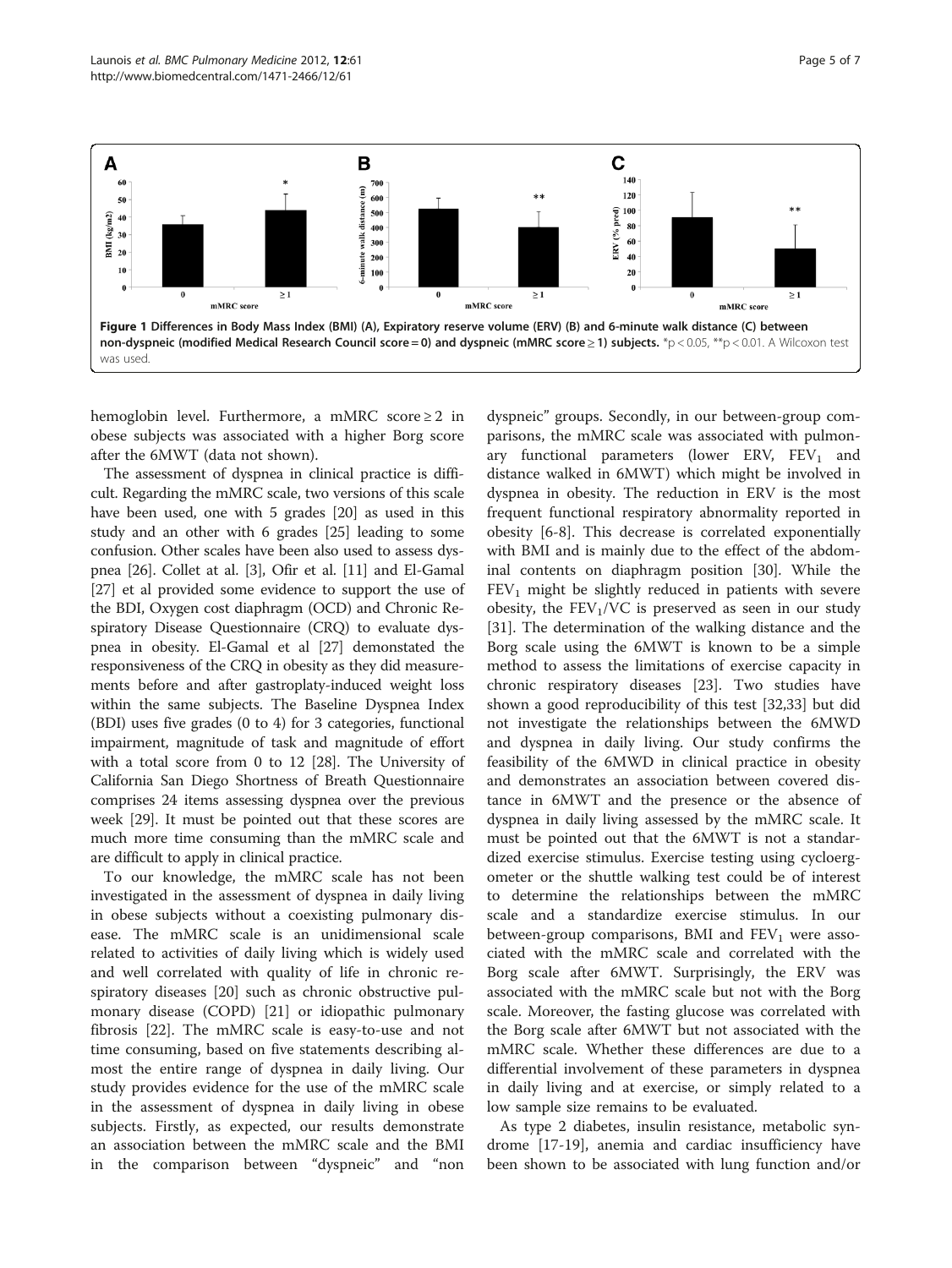<span id="page-5-0"></span>dyspnea, we also investigated the relationships between dyspnea in daily living and biological parameters. A mMRC scale  $\geq 1$  was associated with a lower hemoglobin level. However, all patients had a hemoglobin level > 11 g/dL and the clinical significance of the association between dyspnea in daily living and a mildly lower hemoglobin level has to be interpreted cautiously and remains to be evaluated. Of note, we did not find any associations between the mMRC scale and triglyceride, total cholesterol, fasting glucose, HbA1C, CRP or NT pro-BNP.

The strength of this study includes the assessment of the relationships between the mMRC scale and multidimensional parameters including exertional dyspnea assessed by the Borg score after 6MWT, PFTs and biological parameters. The limitations of this pilot study are as follows. Firstly, the number of patients included is relatively low. This study was monocentric and did not include control groups of overweight and normal weight subjects. Due to the limited number of patients, our study did not allow the analysis sex differences in the perception of dyspnea. Secondly, we did not investigate the relationships between the mMRC scale and other dyspnea scales like the BDI which has been evaluated in obese subjects and demonstrated some correlations with lung function [3]. Thirdly, it would have been interesting to assess the relationships between the mMRC scale and cardio-vascular, neuromuscular and psycho-emotional parameters which might be involved in dyspnea. Assessing the relationships between health related quality of life and dyspnea would also be useful. Finally, fat distribution (eg Waist circumferences or waist/hip ratios) has not been specifically assessed in our study but might be assessed at contributing factor to dyspnea. Despite these limitations, this pilot study suggests that the mMRC scale might be of value in the assessment of dyspnea in obesity and might be used as a dyspnea scale in further larger multicentric studies. It remains to be seen whether it is sensitive to changes with intervention.

# Conclusions

This pilot study investigated the potential use of the mMRC scale in obesity. The differences observed between the "dyspneic" and the "non dyspneic" groups as defined by the mMRC scale with respect to BMI, ERV,  $FEV<sub>1</sub>$  and distance covered in 6MWT suggests that the mMRC scale might be an useful and easy-to-use tool to assess dyspnea in daily living in obese subjects.

#### Abbreviations

BMI: Body Mass Index; mMRC scale: Modified Medical Research Council scale; 6MWT: Six-minute walk test; PFTs: Pulmonary function tests; FEV<sub>1</sub>: Expiratory volume in one second; VC: Vital capacity; FVC: Forced vital capacity; FRC: Functional residual capacity; ERV: Expiratory reserve volume; RV: Residual

volume; TLC: Total lung capacity; DLCO: Carbon monoxide diffusing capacity of the lung; HbA1c: Glycated hemoglobin; NT pro-BNP: N-terminal pro brain natriuretic peptide; CRP: Serum C reactive protein.

#### Competing interests

None of the authors of the present manuscript have a commercial or other association that might pose a conflict of interest.

#### Authors' contributions

CL, CB, EB, JN, JMP, SD, FL and GD conceived the study. CL acquired data. CB performed the statistical analysis. CL and GD drafted the manuscript. All authors read and approved the manuscript prior to submission.

#### Acknowledgements

We thank the personnel of the Department of Nutrition and Pulmonary Medicine of the University Hospital of Reims for the selection and clinical/ functional assessment of the patients.

#### Author details

<sup>1</sup>Service des Maladies Respiratoires, INSERM UMRS 903, Hôpital Maison Blanche, CHU de Reims, 45 rue Cognacq Jay 51092, Reims Cedex, France. <sup>2</sup>Unité d'Aide Méthodologique, Pôle Recherche et Innovations, Hôpital Robert Debré, CHU de Reims, Reims, France. <sup>3</sup>Service d'Endocrinologie-Diabétologie-Nutrition, Hôpital Robert Debré, CHU de Reims, Reims, France.

#### Received: 6 April 2012 Accepted: 22 September 2012 Published: 1 October 2012

#### References

- WHO: Obesity and overweight. [http://www.who.int/mediacentre/factsheets/](http://www.who.int/mediacentre/factsheets/fs311/en/) [fs311/en/.](http://www.who.int/mediacentre/factsheets/fs311/en/)
- 2. Sjöström L, Larsson B, Backman L, Bengtsson C, Bouchard C, Dahlgren S, Hallgren P, Jonsson E, Karlsson J, Lapidus L: Swedish obese subjects (SOS). Recruitment for an intervention study and a selected description of the obese state. Int J Obes Relat Metab Disord. 1992, 16:465–479.
- 3. Collet F, Mallart A, Bervar JF, Bautin N, Matran R, Pattou F, Romon M, Perez T: Physiologic correlates of dyspnea in patients with morbid obesity. Int J Obes (Lond) 2007, 31:700–706.
- 4. Salome CM, King GG, Berend N: Physiology of obesity and effects on lung function. J Appl Physiol 2010, 108:206–211.
- 5. Gibson GJ: Obesity, respiratory function and breathlessness. Thorax 2000, 55(Suppl 1):S41–S44.
- 6. Ray CS, Sue DY, Bray G, Hansen JE, Wasserman K: Effects of obesity on respiratory function. Am Rev Respir Dis 1983, 128:501–506.
- 7. Jones RL, Nzekwu M-MU: The effects of body mass index on lung volumes. Chest 2006, 130:827–833.
- 8. Biring MS, Lewis MI, Liu JT, Mohsenifar Z: Pulmonary physiologic changes of morbid obesity. Am J Med Sci 1999, 318:293–297.
- 9. Babb TG, Ranasinghe KG, Comeau LA, Semon TL, Schwartz B: Dyspnea on exertion in obese women: association with an increased oxygen cost of breathing. Am J Respir Crit Care Med 2008, 178:116–123.
- 10. Sahebjami H: Dyspnea in obese healthy men. Chest 1998, 114:1373–1377.
- 11. Ofir D, Laveneziana P, Webb KA, O'Donnell DE: Ventilatory and perceptual responses to cycle exercise in obese women. J Appl Physiol 2007, 102:2217–2226.
- 12. Romagnoli I, Laveneziana P, Clini EM, Palange P, Valli G, de Blasio F, Gigliotti F, Scano G: Role of hyperinflation vs. deflation on dyspnoea in severely to extremely obese subjects. Acta Physiol (Oxf) 2008, 193:393–402.
- 13. Jensen D, Webb KA, Wolfe LA, O'Donnell DE: Effects of human pregnancy and advancing gestation on respiratory discomfort during exercise. Respir Physiol Neurobiol 2007, 156:85–93.
- 14. Scano G, Stendardi L, Bruni Gl: The respiratory muscles in eucapnic obesity: their role in dyspnea. Respir Med 2009, 103:1276–1285.
- 15. Ora J, Laveneziana P, Ofir D, Deesomchok A, Webb KA, O'Donnell DE: Combined effects of obesity and chronic obstructive pulmonary disease on dyspnea and exercise tolerance. Am J Respir Crit Care Med 2009, 180:964–971.